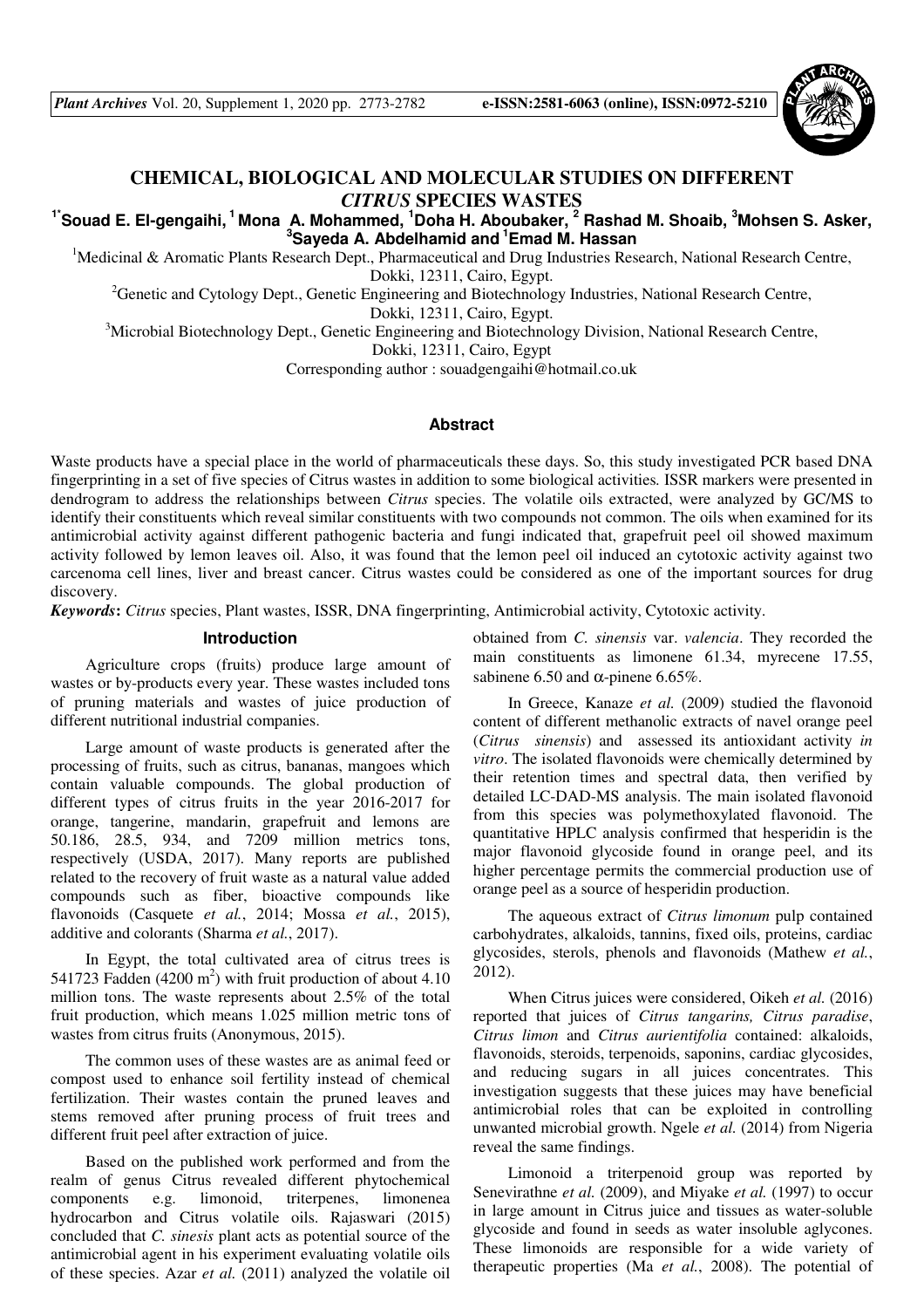Citrus Limonin and nomilin topical application showed 60% reduction in tumer borden, however nomilin is less effective. Limonin as glycoside or aglycone when administered *in-vitro* to estrogen dependent or independent human, breast cancer cell line proved equal activity like the standard drug tamoxifen. These limonoid, is more potent than tamoxifen for its activity against estrogen undependant cancer cells (Jacob *et al.*, 2000).

Therefore, the present study was conducted to investigate the anticancer and antimicrobial activity of volatile oils of five species of Citrus wastes as Lemon, Orange, Valencia, Navel, mandarin, and Grapefruit. GC/MS analysis and molecular studies by using PCR based DNA fingerprinting in a set of using ISSRs were used.

#### **Material and Methods**

#### **Plant Materials**

Citrus waste as pruning materials were collected from a private farm on February 2017. The pruning wastes were collected from *Citrus sinensis* trees (Navel), *Citrus sinensis Valencia. Citrus lemon*, *Citrus grandise* (grapefruit) and *Citrus delisiosa* (mandarin). Fruits of each Citrus species were collected from March to April. The peels were removed, weighed as fresh and air dried. The pruning wastes composed of leaves and small stems were freshly weighed then oven dried at 45°C and again weighed. The fresh pruning wastes were water distilled using Clevenger apparatus to determine volatile oils percentage in each species. Fresh peel of each Citrus fruits was also hydrodistilled to estimate volatile oil percentage. In the same time large amount of wastes were hydrodistilled to collect higher amount of volatile oils for studying the differed biological activities (Diab *et al.*, 2018).

#### **Cytotoxic effect on human cell lines**

The cytotoxic activity of essential oils collected from studied citrus species were examined against two cell lines; HepG2 (liver cancer) and MCF7 (breast cancer) cell lines. Cell viability was assessed by the mitochondrial dependent reduction of yellow MTT (3-4,5-dimethylthiazol-2-yl)-2,5 diphenyl tetrazolium bromide) to purple formazan (Mosmann, 1983) the experiment was done according to standard protocol and condition (El-Menshawi *et al.*, 2010). A positive control which composed of 100µg/ml was used as a known cytotoxic natural agent that gives 100% lethality under the same conditions (Thabrew *et al.*, 1997; El-Menshawi *et al.*, 2010). DMSO is the vehicle used for dissolution of plant extracts and its final concentration on the cells was less than 0.2%.

A statistical significance was tested between samples and negative control (cells with vehicle) using independent ttest by SPSS 11 program. The percentage of change in viability was calculated according to the following formula:

(Reading of extract/ Reading of negative control)  $-1 \times 100$ 

A probit analysis was carried for  $IC_{50}$  and  $IC_{90}$ determination using SPSS 11 program.

## **Antimicrobial activity**

Ten different plant oils for leaves and peel from the five Citrus species were used to check their activity as antimicrobial.

#### **(i) Microbial strains and media**

Four bacterial strains and one fungal strain of significant importance were used to test the antibacterial properties of the plant oils. Two of bacterial strains were Gram positive (*Staphylococcus aureus* NRRL B-313 and *Bacillus cereus* NRC) the others were Gram negative (*E. coli* NRC B-3703 and *Pseudomonas aeruginosa* NRC B-32) while the fungal strain was *Aspergillus niger* NRRL 599. Nutrient agar media was used in this study for bacterial strains growth and malt extract-agar (MEA) according to Dutton and Penn (1989)**.** The typical formula (g/L) was: malt extracts 30.0; peptone 5.0; agar 15.0 was used for fungal strain growth. The liquid medium was sterilized by autoclaving at 121°C for 20 min and then used for subculture then solid media was used for agar-well diffusion assay.

#### **(ii) Well diffusion assay**

The well diffusion method was used to evaluate the antimicrobial activity of different species essential oils. Ten mL of an agar medium (nutrient and malt) was poured into sterile Petri dishes followed with 15 mL of a seeded medium previously inoculated with the bacterial suspension to attain a 10<sup>5</sup> CFU/mL of medium. These microorganisms were cultured and incubated at 37°C for 24 h. The inoculums' suspension was spread uniformly over the agar plates using a spreader, for a uniform distribution of bacteria. Subsequently using a sterile borer, a well of 6 mm diameter was made in the inoculated media then 50 µL of essential oil each was added. The plates were kept in the fridge at 4°C for 2 h to permit the essential oil diffusion. They were incubated at 35°C for 24 h. The presence of inhibition zones was measured and considered an indication of antibacterial activity **(**Dutton and Penn, 1989**).**

## **(iii) Determination of Minimum Inhibitory Concentrations (MIC)**

MIC is defined as the lowest concentration of the antimicrobial agent that inhibits the microbial growth after twenty-four hours of incubation on the agar plates. The most effective seven essential oils which exhibited a strong antibacterial activity were manipulated to determine their MIC using the well diffusion method. Different concentrations of the effective essential oils (5-50 µL) were prepared separately, sterilized through Millipore filter and their requisite amount was loaded into well (6 mm in diameter). Agar was poured into the sterile Petri dishes seeded with the microbial suspensions of the pathogenic strains. The plates were kept in the fridge at 4°C for 2 h, and were then incubated at 35°C for 24-48 h.

#### **Molecular marker investigation**

Molecular Analysis of the five Citrus species included in the present investigation was studied.

## **(i) DNA Isolation**

Leaves of the five commercially important Citrus species were collected and soaked in liquid nitrogen for DNA extraction. The DNA was extracted by Cetyl Trimethyl-Ammonium Bromide (CTAB) method (Murray and Thompson, 1980).

#### **(ii) Polymerase chain reaction (PCR) procedure**

ISSR analysis was performed as described by Adawy *et al.* (2004) and Hussein *et al.* (2006). Six ISSR primers were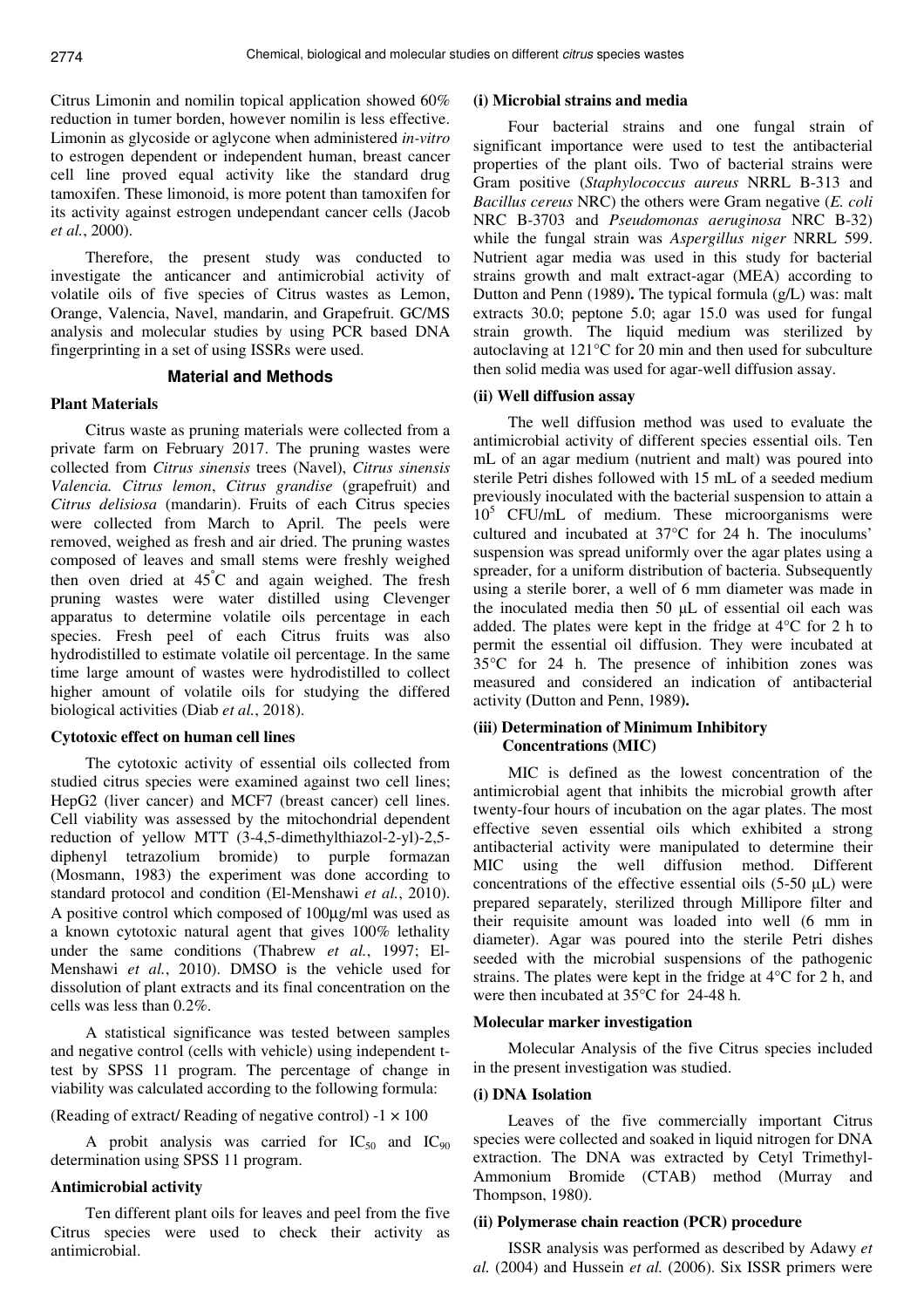selected from different nucleotide sequences (Table 1). Gels were photographed and scanned with Bio-Rad video densitometer model 620, at a wavelength of 577 nm.

#### **Data analysis**

The bands detected by photo Capt MW program and calculation were achieved using Dice similarity coefficients (Dice, 2004). The similarity matrices were done using Gel works ID advanced software UVP-England Program. The relationships among species as revealed by dendrograms were done using SPSS program version 16.

**Table 1 :** List of the primer names and their nucleotide sequences used in the study for ISSR procedure.

|                   | Name            | <b>Sequence</b>                  |  |  |  |  |  |  |
|-------------------|-----------------|----------------------------------|--|--|--|--|--|--|
|                   | 14A             | 5 CTC TCT CTC TCT CTC TTG 3      |  |  |  |  |  |  |
|                   | 44 <sub>R</sub> | 5 CTC TCT CTC TCT CTC TGC 3      |  |  |  |  |  |  |
| $\mathbf{\Omega}$ | 98A             | $5'$ GAG AGA GAG AGA CC $3'$     |  |  |  |  |  |  |
|                   | 99A             | $5'$ CGC TAC CTC TC $3'$         |  |  |  |  |  |  |
|                   |                 | HB-12 $\vert$ 5' CAC CACCAC GC 3 |  |  |  |  |  |  |
|                   | $HR-15$         | $5'$ GTG GTGGTG GC $3'$          |  |  |  |  |  |  |

### **Results and Discussion**

#### **Volatile oils of** *Citrus* **spp.**

*Citrus* wastes emerged from pruning process were subjected to hydrodistillation using Clevenger apparatus for 3 h after boiling. The oil obtained was measured as mL and the percentage was calculated as recorded in following Table (2). The results revealed that the five Citrus wastes varied in their volatile oil percentage. In pruning wastes, the higher oil percentages were obtained from *Citrus lemon* pruned material (0.56) then from mandarin pruning waste (0.53). On the other hand, the lowest percentage was obtained from grape fruit pruning wastes (0.07).while, peel of the fruits (fresh) showed also variable oil percentage, the highest oil percentage was obtained from grape fruit peel (0.66), followed by the percentage of volatile oil obtained from orange peel (Navel) fruit (0.451), however *Citrus lemon* peel produced the lowest percentage.

**Table 2 :** Oil percentage of different Citrus wastes.

|                              | Oil $%$ in | Oil $%$ in |  |
|------------------------------|------------|------------|--|
| Citrus species               | fruit peel | leaves     |  |
| Citrus sinensis peel (Navel) | 0.45       | 0.23       |  |
| Citrus sinensis (valentia)   | 0.41       | 0.37       |  |
| Citrus grape fruit           | 0.66       | 0.07       |  |
| Citrus lemon                 | 0.051      | 0.56       |  |
| Citrus Mandarin              | 0.42       | 0.53       |  |

The volatile oil constituents analyzed by GC/MS were recorded in Table (3). Results revealed that, Navel orange leaves pruning waste's volatile oil contain sabinene, Dlimonene and 3-Carene as major compounds in the following

percentages 23.56, 10.43 and 13.59, respectively. Peel oil of Navel orange fruit contains 6 compounds only with Dlimonene amounted 90.20%, β-myrecene 4.3% and valencene 1.31% which occurred in peel only. Lemon oil was represented by two samples, leaves and peel. Leaves oil contains sabinene 29.5, carene, 7.18, limonene 7.86 and ocemine 8.27, however the peel's oil resolutes to D-limonene in a percentage of 45.67, δ-terpinene 13.51, α-pinene 11.11 and β-bisabolene 3.53; which is a sesquiterpene.

The leaves and peel fruit oils of the third Citrus species is grape fruit. Grapefruit leaves oil contain sabinene, Dlimonene, β-ocimene, Terpen 4-01 and Trans caryophyllene in the ratioes of 20.25, 4.12, 10.23, 6.08 and 4.93 respectively.

Grapefruit peel volatile oil composed of D-limonene with percentage of 71.96, β-myrecene 2.59, and octanal amounted to 3.06, which is completely different from leave's oil.

Leaves of Valentia orange oil did not differ greatly from Navel leaves oil in its constituents. Sabinene, carene, βocimene, citral, its esters, and elemene were the higher constituents found, resembles nearly the same as Navel orange but with variable percentage.

Valentia peel oil contains nearly the same constituents like leaves, but with higher limonene and neryl acetate. Appreciable amount of sequiterpenes were also found in peel oil.

Volatile oil of mandarin leaves contains dimethyl anthranilate of 64.78% a compound found only in this Citrus species beside the other constituents commonly found in the other species. Interstingly mandarins peel oil show another picture which looks like the other Citrus volatile oil. Peel oil decomposed of limonene in a proportion of 65.50% and δterpinene of 18.94%, and no sesquiterpenes.

These finding go parallel with those stated by Viuda-Martos *et al.* (2009) to some extent and are parallel also with the finding obtained by Russell and Perez-Cacho (2007).

In conclusion to this part all the volatile oils, extracted from different Citrus parts of the different Citrus species have nearly the same constituents, with variable concentrations. The esters found in the analyzed oils varied with species. However, there is a compound or more that are characteristic to species. These specific compounds may be an important signal or marker for that oil and may be used as a tool in chemotaxonomic investigation.

The five analyzed Citrus oils; limonene was a common factor and the most abundant component. However, the great variability may be due to several factors, among them the particular variety studied, the geographical location, season, plant part and environmental factors.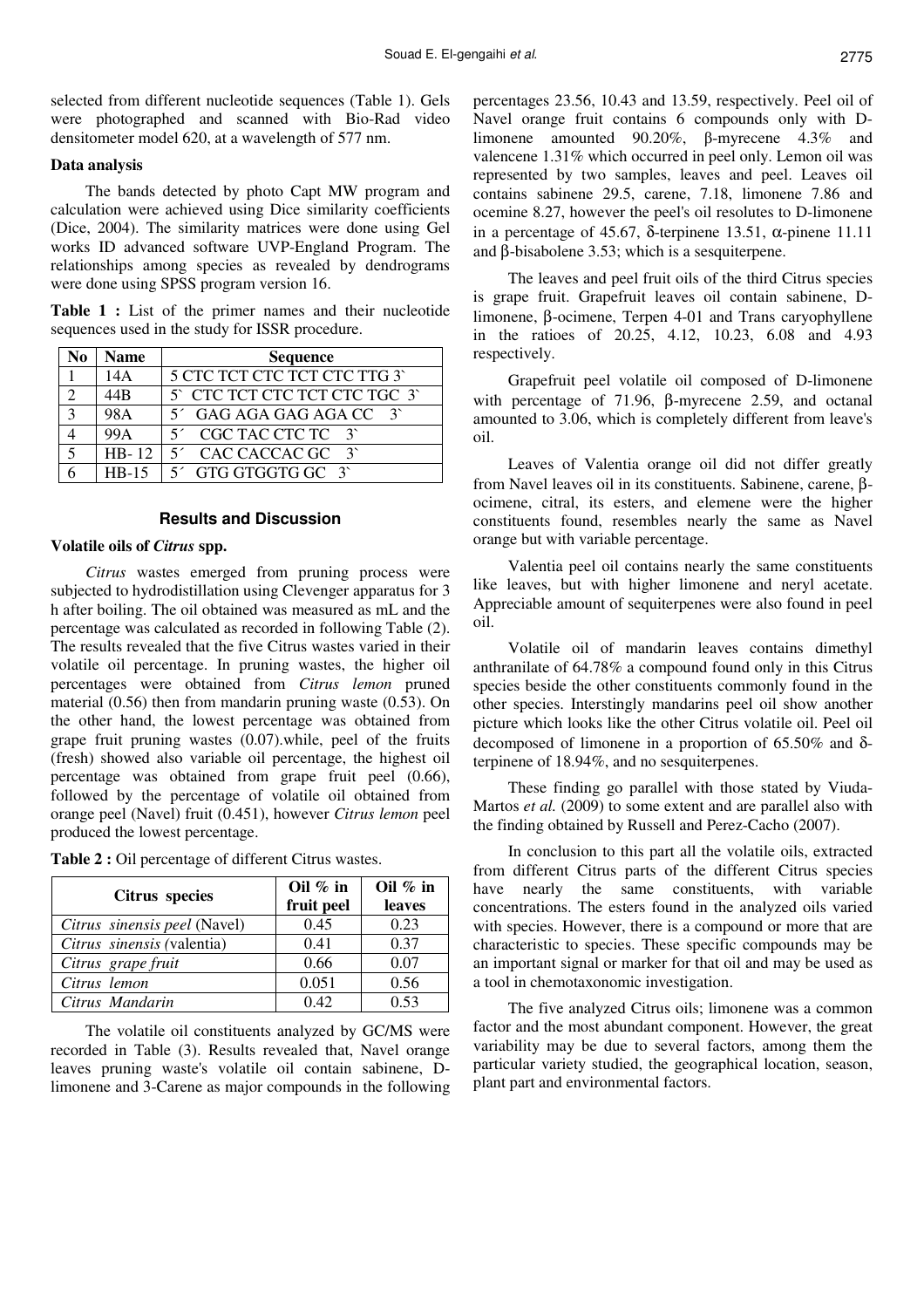| <b>Table 3 :</b> The constituents of the essential oil of <i>Citrus sp</i> . |  |  |
|------------------------------------------------------------------------------|--|--|
|------------------------------------------------------------------------------|--|--|

|    | Constituent                                            |                            | $(\%)$ Navel               |                            | $(\%)$ lemon         |                            | Concentration Concentration   Concentration   Concentration<br>$(\%)$ grapefruits $(\%)$ Mandarin |                                    |                                  | Concentration $(\%)$<br>Valentia Orange |                                    |
|----|--------------------------------------------------------|----------------------------|----------------------------|----------------------------|----------------------|----------------------------|---------------------------------------------------------------------------------------------------|------------------------------------|----------------------------------|-----------------------------------------|------------------------------------|
| Rt |                                                        |                            | Peel                       | Leaves                     | Peel                 | Leaves                     | Peel                                                                                              | <b>Leaves</b>                      | Peel                             | Leaves                                  | Peel                               |
|    | $5.74$ 2-hexane E                                      | <b>Leaves</b><br>$\theta$  | $\Omega$                   | $\theta$                   | $\theta$             | 0.49                       | $\overline{0}$                                                                                    | $\theta$                           | $\Omega$                         | $\overline{0}$                          | $\overline{0}$                     |
|    | 7.94 Bicyclors                                         | 1.35                       | $\mathbf{0}$               | 0.1                        | 1.36                 | $\theta$                   | $\overline{0}$                                                                                    | $\overline{0}$                     | 0.96                             | 0.88                                    | $\overline{0}$                     |
|    | 8.14 $\alpha$ -pinene                                  | 4.1                        | $\overline{0}$             | 3.52                       | $\Omega$             | 0.48                       | $\Omega$                                                                                          | $\overline{0}$                     | $\theta$                         | $\theta$                                | $\overline{0}$                     |
|    | 9.49 Sabinene                                          | 28.4                       | $\Omega$                   | 29.5                       | 2.68                 | $20.\overline{25}$         | 0.85                                                                                              | $\Omega$                           | 2.08                             | 22.33                                   | 0.34                               |
|    | 9.67 $\beta$ -pinene                                   | $\theta$                   | 1.65                       | $\theta$                   | $\mathbf{0}$         | 1.66                       | $\overline{0}$                                                                                    | 2.95                               | $\mathbf{0}$                     | $\theta$                                | $\boldsymbol{0}$                   |
|    | 9.7 $ 2-\beta$ -pinene                                 | 1.98                       | $\overline{0}$             | 1.9                        | 2.2                  | 1.48                       | 2.34                                                                                              | 11.11                              | 2.54                             | 1.46                                    | 3.21                               |
|    | $10.16$ <sup><math>\beta</math></sup> -myrecene        | 4.32                       | $\overline{4.3}$           | 3.96                       | $\Omega$             | 2.31                       | 2.59                                                                                              | 1.64                               | 2.3                              | 3.49                                    | 0.41                               |
|    | $10.56$ $\alpha$ -phyllandrene                         | 0.92                       |                            | 0.81                       | $\theta$             | 1.51                       | $\overline{0}$                                                                                    | 0.74                               | $\mathbf{0}$                     | 0.96                                    |                                    |
|    | 10.61 Octanal<br>10.85 3-carene                        | $\theta$                   | $\Omega$                   | $\overline{0}$             | $\theta$             | $\overline{0}$             | 3.06                                                                                              | $\overline{0}$                     | $\mathbf{0}$                     | $\overline{0}$                          | $\overline{0}$                     |
|    | $11.0$ $\alpha$ -terpinene                             | 7.33<br>2.4                | 0.91<br>$\Omega$           | 7.18<br>1.61               | $\theta$<br>$\Omega$ | $\overline{0}$<br>$\theta$ | $\overline{0}$<br>$\theta$                                                                        | $\boldsymbol{0}$<br>13.51          | $\boldsymbol{0}$<br>$\mathbf{0}$ | 9.5<br>1.42                             | $\boldsymbol{0}$<br>$\overline{0}$ |
|    | $11.33$ O-cymene                                       | 0.38                       |                            | 0.35                       | 4.79                 | 0.35                       |                                                                                                   | 0.62                               | $\mathbf{0}$                     | 0.54                                    | 2.72                               |
|    | 11.43 D-limonene                                       | 7.81                       | 90.02                      | 7.86                       | 6.06                 | 4.12                       | 71.96                                                                                             | 45.67                              | 65.5                             | 0.46                                    | 19.35                              |
|    | $12.19$ $\beta$ -ocimene                               | 8.31                       | $\overline{0}$             | 8.37                       | $\mathbf{0}$         | 10.23                      | $\mathbf{0}$                                                                                      | $\boldsymbol{0}$                   | $\mathbf{0}$                     | 9.99                                    | $\boldsymbol{0}$                   |
|    | $12.52$ $\sigma$ -Terpinolene                          | 2.85                       | $\mathbf{0}$               | 2.48                       | $\Omega$             | 0.94                       | $\overline{0}$                                                                                    | 1.39                               | 0.94                             | 2.69                                    | 0.31                               |
|    | $12.54$ <sub>8</sub> -terpinene                        | 3.52                       | 1.81                       | 2.64                       | 16.67                | 3.04                       | $\overline{0}$                                                                                    | $\overline{0}$                     | 18.94                            | 2.13                                    | 9.2                                |
|    | 12.8 Trans-sabinene hydrate                            | 0.64                       | $\Omega$                   | 0.62                       | $\Omega$             | 0.52                       | $\overline{0}$                                                                                    | $\overline{0}$                     | $\theta$                         | 0.55                                    | $\mathbf{0}$                       |
|    | 13.51 Cyclohexane, 3-methyl, 6-1 methydiene            | 0.35                       | $\mathbf{0}$               | 0.32                       | $\Omega$             | $\overline{0}$             | $\boldsymbol{0}$                                                                                  | $\boldsymbol{0}$                   | $\mathbf{0}$                     | 0.39                                    | $\boldsymbol{0}$                   |
|    | $13.58 \alpha$ -Terpinoline                            | $\Omega$                   | $\Omega$                   | $\mathbf{0}$               | 0.75                 | $\theta$                   | 0.87                                                                                              | $\boldsymbol{0}$                   | 1.55                             | $\mathbf{0}$                            | 0.87                               |
|    | 14.03 Linalool                                         | 1.32                       | $\boldsymbol{0}$           | 1.38                       | $\overline{0}$       | 4.94                       | 2.45                                                                                              | 1.36                               | $\overline{0}$                   | 7.95                                    | 2.45                               |
|    | 14.23 Cyclohexane, 1-methyl, 1,3 4trimethyl 5          | $\theta$                   | $\Omega$                   | $\Omega$                   | $\theta$             | 0.36                       | 0.31                                                                                              | $\overline{0}$                     | $\mathbf{0}$                     | $\overline{0}$                          | 0.31                               |
|    | 14.6 Linalool oxide                                    | $\overline{0}$             | $\theta$                   | $\mathbf{0}$               | $\theta$             | 0.22                       | $\overline{0}$                                                                                    | $\boldsymbol{0}$                   | $\mathbf{0}$                     | $\boldsymbol{0}$                        | $\boldsymbol{0}$                   |
|    | 14.7 Cyclohexane 1-01-1-methyl                         | 0.4                        | $\theta$                   | 1.19                       | $\Omega$             | 0.38                       | $\overline{0}$                                                                                    | $\overline{0}$                     | $\mathbf{0}$                     | 0.25                                    | $\mathbf{0}$                       |
|    | 15.9 Citronellal                                       | 1.18                       | $\theta$                   | 4.45                       | $\Omega$             | 2.07                       | $\overline{0}$                                                                                    | $\boldsymbol{0}$                   | $\overline{0}$                   | 4.12                                    | $\boldsymbol{0}$                   |
|    | 16.7 Terpene 4-01                                      | 6.13                       | $\Omega$                   | 1.39                       | $\Omega$             | 6.08                       | $\overline{0}$                                                                                    | 1.64                               | $\overline{0}$                   | 4.04                                    | 4.59                               |
|    | $17.23$ $\alpha$ -terpineol                            | 0.42                       | $\Omega$                   | 0.37                       | $\Omega$             | 0.34                       | 1.6                                                                                               | 3.26                               | $\overline{0}$                   | 0.42                                    | 6.21                               |
|    | 18.58 Citronellol                                      | 1.48                       | $\overline{0}$             | 0.56                       | $\Omega$             | 0.27                       | 0.52                                                                                              | $\mathbf{0}$                       | $\mathbf{0}$                     | 1.36                                    | 0.52                               |
|    | 18.70 Nerol                                            | $\Omega$                   | $\overline{0}$             | $\overline{0}$             | $\Omega$             | $\overline{0}$             | $\overline{0}$                                                                                    | 1.11                               | $\overline{0}$                   | $\overline{0}$                          | 2.91                               |
|    | $19.02$ Z-citral                                       | 0.49                       | $\theta$                   | 0.61                       | $\Omega$             | 0.6                        | 0.74                                                                                              | 1.17                               | $\overline{0}$                   | 2.03                                    | 9.9                                |
|    | 19.60 Geraniol                                         | 0.63                       | $\theta$                   | 0.65                       | $\Omega$             | $\overline{0}$             | $\overline{0}$                                                                                    | 1.17                               | $\overline{0}$                   | 0.48                                    | 2.94                               |
|    | $20.05$ E-citral                                       | 0.56                       | $\overline{0}$             | 0.37                       | $\Omega$             | 0.75                       | $\overline{0.9}$                                                                                  | 1.9                                | $\boldsymbol{0}$                 | 2.38                                    | 12.34                              |
|    | 21.83 Trans geranic acid methyl ester                  | $\theta$                   | $\theta$                   | $\overline{0}$             | $\Omega$             | $\overline{0}$             | $\theta$                                                                                          | $\overline{0}$                     | $\theta$                         | 0.28                                    | $\boldsymbol{0}$                   |
|    | 22.81 Citronellyl acetate                              | 0.39                       | $\Omega$<br>$\theta$       | 3.71                       | $\Omega$<br>$\Omega$ | 0.24                       | $\Omega$                                                                                          | $\theta$<br>1.24                   | $\Omega$                         | 1.07<br>0.63                            | $\overline{0}$                     |
|    | 23.17 Neryl acetate<br>23.5 $\alpha$ - Copaene         | $\theta$<br>$\overline{0}$ | $\theta$                   | $\theta$<br>$\overline{0}$ | $\Omega$             | $\theta$<br>$\theta$       | $\overline{0}$<br>$\overline{0.9}$                                                                | $\overline{0}$                     | $\theta$<br>$\overline{0}$       | $\boldsymbol{0}$                        | 4.79<br>$\overline{0}$             |
|    | $24.05$ $\beta$ -elemene                               | 3.2                        | $\overline{0}$             | 5.18                       | $\mathbf{0}$         | 0.44                       | $\overline{0}$                                                                                    | $\mathbf{0}$                       | $\mathbf{0}$                     | 3.35                                    | 0.22                               |
|    | 24.56 Dimethyl anthranilate                            | $\overline{0}$             | $\theta$                   | $\overline{0}$             | 64.78                | $\theta$                   | $\boldsymbol{0}$                                                                                  | $\boldsymbol{0}$                   | $\overline{0}$                   | $\overline{0}$                          | $\boldsymbol{0}$                   |
|    | 24.90 Trans caryophyllene                              | 1.6                        | $\mathbf{0}$               | 0.72                       | 0.72                 | 4.93                       | 0.9                                                                                               | 1.53                               | 0                                | 1.17                                    | 1.21                               |
|    | 25.31 Benzene 1, methyl 3, (1-methyl etheyl)           | $\overline{0}$             | $\theta$                   | $\Omega$                   | $\Omega$             | $\theta$                   | $\Omega$                                                                                          | $\Omega$                           | 2.37                             | $\theta$                                | $\overline{0}$                     |
|    | 25.4 Cis alpha bergametene                             | $\theta$                   | $\overline{0}$             | $\overline{0}$             | $\theta$             | $\overline{0}$             | $\overline{0}$                                                                                    | 2.23                               | $\Omega$                         | $\theta$                                | $\theta$                           |
|    | 25.42 Trans m-bergamotine                              | 1.97                       | $\overline{0}$             | $\overline{0}$             | $\theta$             | $\overline{0}$             | $\boldsymbol{0}$                                                                                  | 0                                  | $\overline{0}$                   | $\overline{0}$                          | $\theta$                           |
|    | 25.9 Humulene                                          | 0.61                       | $\theta$                   | 1.4                        | $\mathbf{0}$         | 1.69                       | $\overline{0}$                                                                                    | $\overline{0}$                     | $\theta$                         | 0.62                                    | $\overline{0}$                     |
|    | 26.07 Cis-beta Farnesene                               | 1.16                       | $\Omega$                   | $\overline{0}$             | $\Omega$             | 2.12                       | $\overline{0}$                                                                                    | $\boldsymbol{0}$                   | $\mathbf{0}$                     | 0.83                                    | $\overline{0}$                     |
|    | $26.45$ Methyl anthranilate                            | $\overline{0}$             | $\overline{0}$             | 1.98                       | $\Omega$             | $\overline{0}$             | $\Omega$                                                                                          | $\overline{0}$                     | $\mathbf{0}$                     | $\boldsymbol{0}$                        | $\mathbf{0}$                       |
|    | 26.81 Germacrene D                                     | $\theta$                   | $\Omega$                   | $\overline{0}$             | $\Omega$             | $\theta$                   | 0.9                                                                                               | $\overline{0}$                     | $\overline{0}$                   | $\overline{0}$                          | $\boldsymbol{0}$                   |
|    | 27.18 Valencene                                        | 0.45                       | 1.31                       | 0.37                       | $\theta$             | 1.16                       | $\overline{0}$                                                                                    | $\overline{0}$                     | $\overline{0}$                   | 6.94                                    | 1.31                               |
|    | 27.27 15, 2E, 6E, 10R                                  | $\Omega$                   | $\Omega$                   | $\overline{0}$             | $\theta$             | 1.51                       | $\overline{0}$                                                                                    | $\overline{0}$                     | $\overline{0}$                   | $\theta$                                | $\overline{0}$                     |
|    | 27.66 beta bisabolene                                  | $\overline{0}$             | $\mathbf{0}$               | $\boldsymbol{0}$           | $\overline{0}$       | $\overline{0}$             | $\overline{0}$                                                                                    | 3.53                               | $\mathbf{0}$                     | $\theta$                                | 4.95                               |
|    | 28.09 Delta cadiene                                    | $\theta$                   | $\theta$                   | $\overline{0}$             | $\theta$             | $\overline{0}$             | 0.9                                                                                               | $\overline{0}$                     | $\theta$                         | $\theta$                                | $\overline{0}$                     |
|    | $29.10$ 1,5, cyclodecadiene                            | 0                          | $\theta$                   | $\theta$                   | $\theta$             | $\theta$                   | 0                                                                                                 | 0                                  | $\theta$                         | $\theta$                                | 0.45                               |
|    | 29.3 CH-Inlol-z-one- (2-6)<br>29.7 Spathulenol         | 1.57<br>0                  | $\theta$<br>$\overline{0}$ | $\theta$<br>$\overline{0}$ | $\Omega$<br>$\Omega$ | 1.32<br>0.37               | $\overline{0}$<br>$\overline{0}$                                                                  | $\boldsymbol{0}$<br>$\overline{0}$ | $\theta$<br>$\mathbf{0}$         | $\theta$<br>$\theta$                    | $\overline{0}$<br>$\theta$         |
|    | 29.89 Caryophyllene oxide                              | $\theta$                   | $\overline{0}$             | $\overline{0}$             | $\Omega$             | 0.57                       | $\overline{0}$                                                                                    | $\overline{0}$                     | $\theta$                         | $\overline{0}$                          | $\mathbf{0}$                       |
|    | 32.67 Ledol                                            | $\overline{0}$             | $\theta$                   | $\overline{0}$             | $\Omega$             | $\overline{0}$             | $\Omega$                                                                                          | $\overline{0}$                     | $\Omega$                         | $\overline{0}$                          | 0.81                               |
|    | 32.71 Seline -6-en-4-alpha-01                          | $\overline{0}$             | $\theta$                   | $\overline{0}$             | $\theta$             | 0.52                       |                                                                                                   | $\boldsymbol{0}$                   | $\overline{0}$                   | $\overline{0}$                          | $\boldsymbol{0}$                   |
|    | 33.41 Isolongifoline                                   | $\overline{0}$             | $\theta$                   | $\overline{0}$             | $\overline{0}$       | $\overline{0}$             | $\overline{0}$                                                                                    | $\boldsymbol{0}$                   | $\overline{0}$                   | $\overline{0}$                          | 1.02                               |
|    | $34.20 \alpha$ -bisabolol                              | $\Omega$                   | $\overline{0}$             | $\overline{0}$             | $\mathbf{0}$         | $\overline{0}$             | $\overline{0}$                                                                                    | $\boldsymbol{0}$                   | $\overline{0}$                   | $\theta$                                | 1.11                               |
|    | 34.90 2,6,11, dodecatrienal 2,6 dimethyl, 10 methylene | $\overline{0}$             | $\theta$                   | $\mathbf{0}$               | $\theta$             | 5.29                       | $\overline{0}$                                                                                    | $\boldsymbol{0}$                   | $\theta$                         | $\overline{0}$                          | $\boldsymbol{0}$                   |
|    | $34.91$ <sub>2,6</sub> , 11-dodecatrienal              | 2.5                        | $\overline{0}$             | 2.62                       | $\Omega$             | $\boldsymbol{0}$           | 0                                                                                                 | $\boldsymbol{0}$                   | $\theta$                         | 1.27                                    | $\mathbf{0}$                       |
|    | 37.4 $\vert 2,6,9,11 \vert$ dodecatrienal              | 0.89                       | $\overline{0}$             | 0.98                       | $\Omega$             | $\overline{0}$             | $\overline{0}$                                                                                    | $\boldsymbol{0}$                   | $\mathbf{0}$                     | 0.69                                    | $\mathbf{0}$                       |
|    | 39.33 Nootktone                                        | $\overline{0}$             | $\Omega$                   | $\overline{0}$             | $\mathbf{0}$         | $\theta$                   | 0.9                                                                                               | $\mathbf{0}$                       | $\mathbf{0}$                     | $\overline{0}$                          | 0.34                               |
|    | 39.94 Hexadecanal                                      | $\theta$                   | $\overline{0}$             | $\overline{0}$             | $\overline{0}$       | $\overline{0}$             | $\overline{0}$                                                                                    | $\boldsymbol{0}$                   | $\overline{0}$                   | $\boldsymbol{0}$                        | 0.27                               |
|    | 44.76 n-hexadecanoic acid                              | $\Omega$                   | $\overline{0}$             | $\overline{0}$             | $\overline{0}$       | $\overline{0}$             | $\overline{0}$                                                                                    | $\boldsymbol{0}$                   | $\mathbf{0}$                     | $\overline{0}$                          | 0.46                               |
|    | 48.73 Phytol                                           | 0.33                       | $\overline{0}$             | $\overline{0}$             | $\overline{0}$       | 6.91                       | $\boldsymbol{0}$                                                                                  | $\overline{0}$                     | $\boldsymbol{0}$                 | 0.26                                    | $\overline{0}$                     |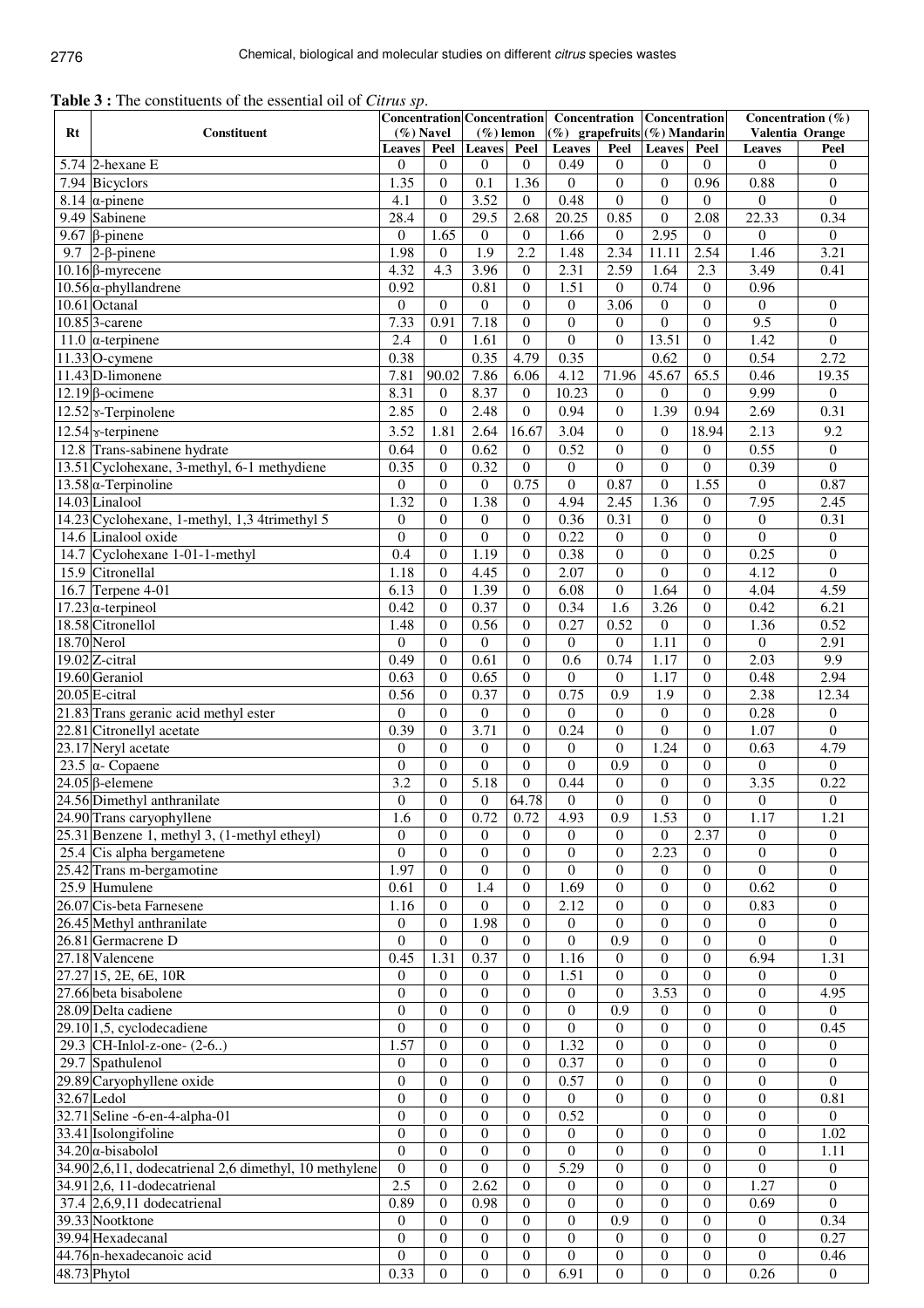#### **Cytotoxic effect on human cell lines**

The literature revealed that plants are containing many secondry metabolites which possess several biological activities (Hassan *et al.*, 2016; Hassan *et al.*, 2015; Hassan *et al.*, 2008)

different biological activities for Citrus wastes studied. Volatile oils found in the wastes with appreciable amounts, make it important to investigate its biological activities as cytotoxic and antimicrobial.

Jacob *et al.* (2000) studied the antitumor activity of limonen and nomilin, they reported 60% reduction in tumer borden, however nomilin is less effective.

Also, the limonoids triterpenes were reported by Senevirathine *et al.* (2009) to occur in large amount in Citrus juice and tissue as water soluble glycoside and found in seeds as insoluble aglycone. These limonoids are responsible for wide range of therapeutic activity. The limonoids proved to have equal activity like the standard drug tamoxifen a standard anti-cancer drug (breast cancer).

Based on the GC/MS analyses all Citrus volatile oils contain limonene, ɤ-terpinene, α-pinene, and β-myrcene which reported by Odeh *et al.* (2012) to have cytotoxic effects. So, these oils were investigated for its cytotoxic activity against two cell lines; liver HepG2 human hepato cellular carcinoma and MCF7 human Caucasian breast adino carcinoma cell line. The results obtained from the cytotoxic studies reveal that the  $IC_{50}$  for the volatile oil obtained from leaves of grapefruit is 51.2 ug/ml and 65.5 ug/ml which induced 50% inhabitation of breast cancer cell line and  $HepG<sub>2</sub>$  cell line, respectively. These results indicate a week activity against the two cancer cell lines used. Lemon peel oil produced a week activity on the two cell lines mentioned before. The  $IC_{50}$  of thisoil is 71.8 ug/ml and 81.5 ug/ml that induced 50% inhibition on the two studied cell lines, respectively. The other tested volatile oils did not show any

activity against the two cell lines investigated and this did not coincide with that proved by Jacob *et al.* (2000).

## **Antimicrobial investigation**

Plant essential oils and extracts have been used for many thousands of years (Jones, 1996), in food preservation, pharmaceuticals, alternative medicine and natural therapies (Reynolds, 1996; Lis-Balchin and Deans, 1997). Essential oils are potential sources of novel antimicrobial compounds (Mitscher *et al.*, 1987) especially against bacterial pathogens. In vitro studies in this work showed that the essential oils inhibited bacterial growth but their effectiveness varied. The antimicrobial activity of many essential oils has been previously reviewed and classified as strong, medium or weak (Zaika, 1988).

The antimicrobial activity of the ten selected essential oils against five microorganisms is summarized in Table (4). The results revealed that the selected essential oils showed antimicrobial activity with varying magnitudes. The zone of inhibition above 10 mm in diameter was taken as positive result. Generally, most of the tested organisms were sensitive to many of the essential oils. Out of ten essential oils tested, seven showed antimicrobial activity. *C. sinensis* (Navel orange leaves), *C. limon* (Lemon leaves), *C. sinensis* (Valentia orange leaves), *C. paradise* (Grape fruit peel), *C. sinensis* (Valentia orange peel) and *C. reticulate* (Mediterranean Mandarins peel) oil showed maximum activity against all the microorganisms tested.

Minimum inhibitory concentration (MIC) for the selected seven oils ranged from  $5$  to  $50 \mu L$  (Table 5). This study revealed that *C. limon* (Lemon leaves) oil showed maximum activity with MIC values ranging from 20 to 40 µL followed by *C. paradise* (Grapefruit peel) oil with MIC values ranging from 5 to 10 µL against all the tested strains whereas the remaining oils showed moderate MIC values.

**Table 4 :** Inhibition zone of different plant oils against some pathogenic bacteria and fungi by well diffusion method (Size of well by mm).

|                                         |        | Gram-ve       |                 | Gram +ve         | Fungi           |          |
|-----------------------------------------|--------|---------------|-----------------|------------------|-----------------|----------|
| <b>Samples</b>                          |        | P. aeruginosa | E. coli         | <b>B.</b> ceruse | S. aureus       | A. niger |
|                                         | leaves | 21.5          | $00\,$          | 28               | 13.5            | 12       |
| <i>C. sinensis</i> (Navel orange)       | peel   | 15            | $00\,$          | 12.5             | 10              | $00\,$   |
| C. limon (Lemon)                        | leaves | 49            | $00\,$          | $00\,$           | 32              | 49       |
|                                         | peel   | $00\,$        | $00\,$          | 11.5             | 12.5            | $00\,$   |
| C. sinensis (Valentia orange)           | leaves | 9.5           | 00 <sup>2</sup> | 17.5             | 13              | $00\,$   |
|                                         | peel   | 17            | 12              | 10               | 19              | 00       |
| C. paradise (Grape fruit)               | leaves | $00\,$        | 00 <sup>2</sup> | 00 <sup>2</sup>  | 00 <sup>2</sup> | $00\,$   |
|                                         | peel   | 24.5          | $00\,$          | 17               | 24.5            | 11       |
| C. reticulate (Mediterranean Mandarins) | leaves | $00\,$        | $00\,$          | 14.5             | 10              | 14.5     |
|                                         | peel   | 14.5          | 10              | 10               | 16.5            | $00\,$   |

Industrial citrus essences from sweet orange, red orangeade, bitter orange, red orange, sicily orange and sweet lime had shown inhibitory activity against *Saccharomyces cerevisiae* (Belletti *et al.*, 2004), while essential oil from *Citrus sinensis* (L.) inhibited growth of *A. niger*. In addition, the antibacterial activity of essential oils from lemon was reported against various Gram-positive and Gram-negative bacteria (Baratta *et al.*, 1998). Generally, the antimicrobial

activity of essential oils is not due to a single mechanism, but to several sites of action at the cellular level. First mechanism is the generation of irreversible bacterial membrane damage resulting in cytoplasmic losses, leakage of ions, loss of energy substrate (glucose, ATP) causing bacterial lysis and death. Another possible mode of action is the inhibition of amylase and protease production, therefore stop the toxin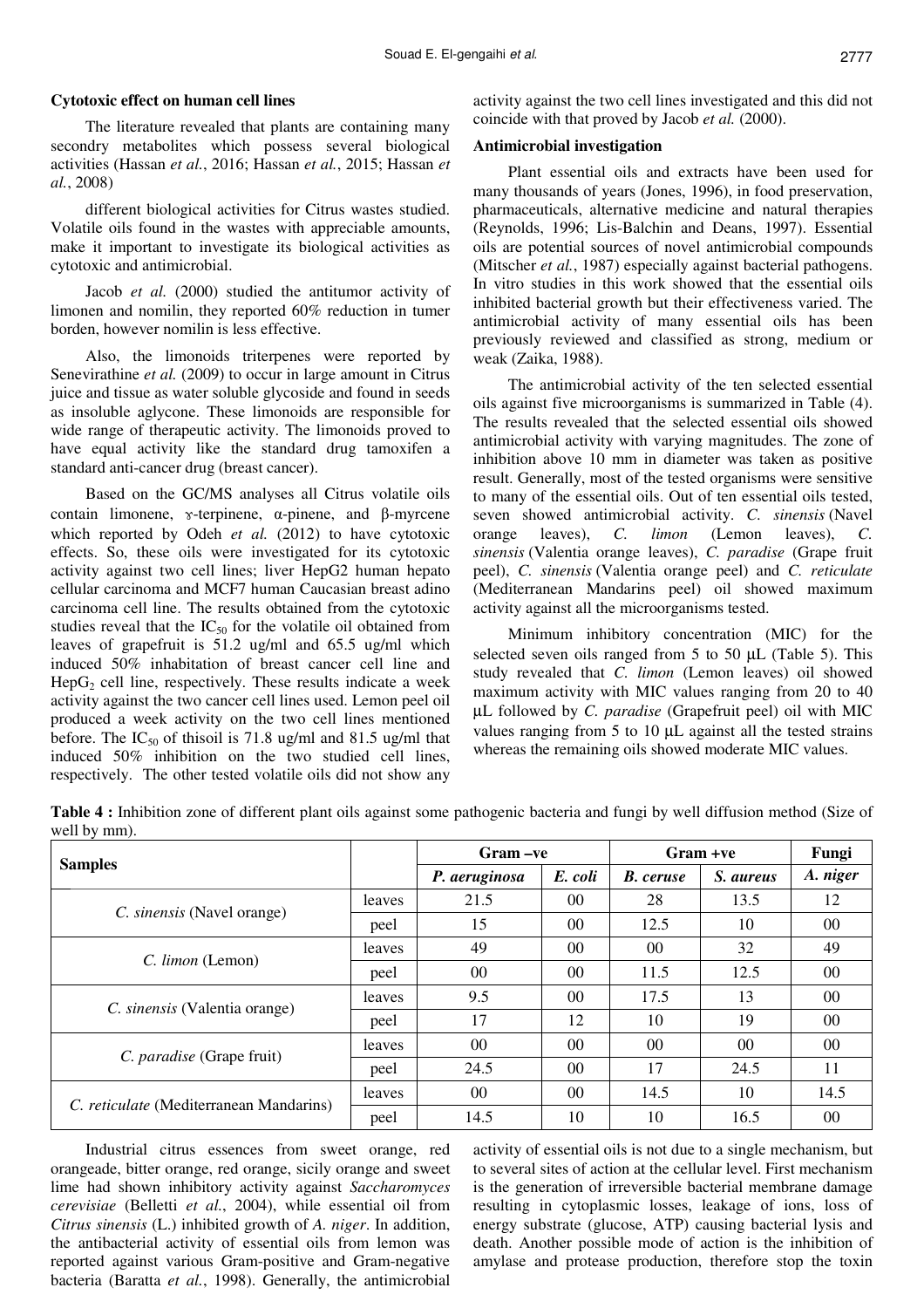production, electron flow and cell content coagulation (Burt, 2004; Di Pasqua *et al.*, 2007).

## **Molecular investigation**

Citrus is one of the most important and widely grown fruits crops (Ahmed *et al.*, 2017). *Citrus* L. genus includes orange varieties, lemons, tangerine, mandarins, grapefruits and others [37]. A molecular marker is defined as a particular segment of DNA that is representative of the differences at the genome level. An ideal marker should be polymorphic, independent, and reliable, providing sufficient resolution relatively easily, quickly and with fairly low costs

(Mabberley, 2008). Development and utilization of marker to detect differences in the DNA of individual plants has many applications in crop improvement in fruits. These differences are known as molecular markers because they are often associated with specific genes and act as "signposts" to those genes (Gosal *et al.*, 2010). In addition, markers and comparative mapping of various species have been very helpful in enhancing our understanding of genome structure and function. Molecular markers have provided an ideal means for identifying genotypes, estimation of relatedness between different accessions and following inheritance of economically important characters.

**Table 5:** MIC  $(\mu L)$  of plant oils.

| <b>Samples</b>                         |        | <i>St. aureus</i> | P. aeruginosa | A. niger |
|----------------------------------------|--------|-------------------|---------------|----------|
| C. sinensis (navel orange)             |        | $20$              | $<$ 20        | 50       |
| C. limon (Lemon)                       |        |                   | <5            | 10       |
| C. sinensis (Valentia orange)          | leaves | 30                | 40            |          |
| C. reticulate (Mediterranean Mandarin) |        | 50                |               | 50       |
| C. paradise (Grape fruit)              |        | $20$              | <20           | 40       |
| C. sinensis (Valentia orange)          | Peel   | 30                | 40            |          |
| C. reticulate (Mediterranean Mandarin) |        | 30                | 40            |          |

**Table 6 :** DNA amplified bands and polymorphism% generated with the 5 Citrus cultivars using 6 ISSR primers.

| <b>Primer code</b> | Monomorphic<br>bands | <b>Unique bands</b>      | Polymorphic<br><b>bands</b> | <b>Total bands</b> | Polymorphism<br>$\%$ |
|--------------------|----------------------|--------------------------|-----------------------------|--------------------|----------------------|
| 14A                |                      |                          |                             |                    | 66.6                 |
| 44 B               |                      | $\overline{\phantom{0}}$ |                             |                    | 33.3                 |
| 98 A               |                      |                          |                             |                    | 50                   |
| 99 A               |                      |                          |                             |                    | 33.3                 |
| HB 12              |                      |                          |                             | n                  | 66.6                 |
| <b>HB</b> 15       |                      |                          |                             |                    | 62.5                 |
| Total              | 13                   |                          | 12                          | 30                 | 56.6                 |

A maximum of 30 DNA bands was scored in the ISSR profiles generated by the 6 ISSR primers. The size of the amplified bands ranged from about 260-1460 bp. These bands were identified as 12 polymorphic bands, 13 monomorphic ones and five unique bands (Table 6 and Figure 1).

The primer 14 A (Table 6) was generated 4 unique polymorphic fragments and 2 monomorphic fragments. The most pronounced are the 4 unique polymorphic fragments identified at the apparent molecular size of 1230, 1000, 830 and 600 bp were exhibited in mandarin. The 2 monomorphic fragments were scored with all species at molecular size 430 and 360 bp.

Primer 98 A generated 4 bands ranged from 260-700 bp, 2 of them were monomorphic at apparent molecular size 340 and 700 bp as shown Figure (1). The bands with molecular size 260 and 560 bp, were polymorphic bands and founds in all species except in lemon species.

The results of primer 99 A were generated 2 monomorphic bands which were recognized at molecular size 340 and 460 bp and one polymorphic band was appeared at molecular size 500 bp was scored with Valencia, mandarin and grapefruit (Figure 1).

Primer 44 B exhibited 3 bands; 2 monomorphic bands were appeared at molecular size 340 and 400 bp, and one polymorphic band was scored at molecular size 300 bp.

The results of primer HB 12 detected 2 monomorphic bands were recognized at molecular size 260 and 300 bp and 4 were polymorphic. The fragments with molecular sizes 400 and 560 bp were observed with lemon and mandarin. The band exhibited at molecular size 600 bp was scored with mandarin and grapefruit, while the band detected at molecular size 680 bp was appeared with lemon, mandarin and grapefruit (Figure 1).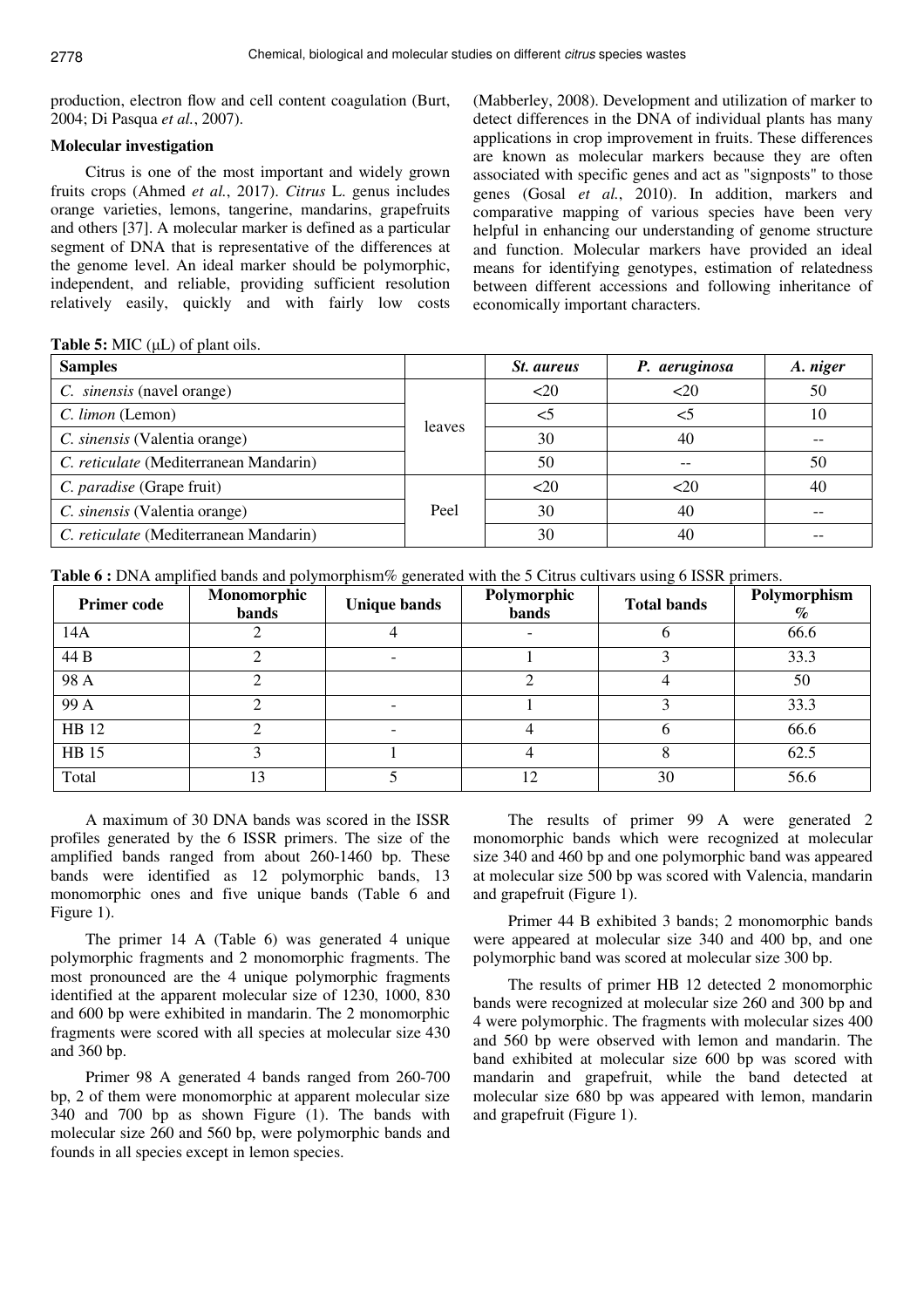

**HB-15** 

ISSR Citrus

**Fig. 1 :** ISSR Profile of 5 *Citrus* species generated (number 1 to 5) by 6 primers, M=DNA Marker

- 1. *Citrus lemon*.
- 2. *Citrus sinensis* (Naval orange).
- 3. *Citrus sinensis* (Valencia)
- 4. *Citrus delesiousa* (mandarin).
- 5. *Citrus grandise* (grape fruit).

The results of ISSR analysis were pooled together to generate the dendrogram (Figure 2). The five *Citrus* species were divided into two main groups. The first include mandarin only but the second was divided into two main sub groups. The first involved lemon only but the second

includes Navel orange, Valentia orange and mandarin. The second sub group divided into two main classes. The first includes Navel and Valentia orange, the second class involved grapefruit only.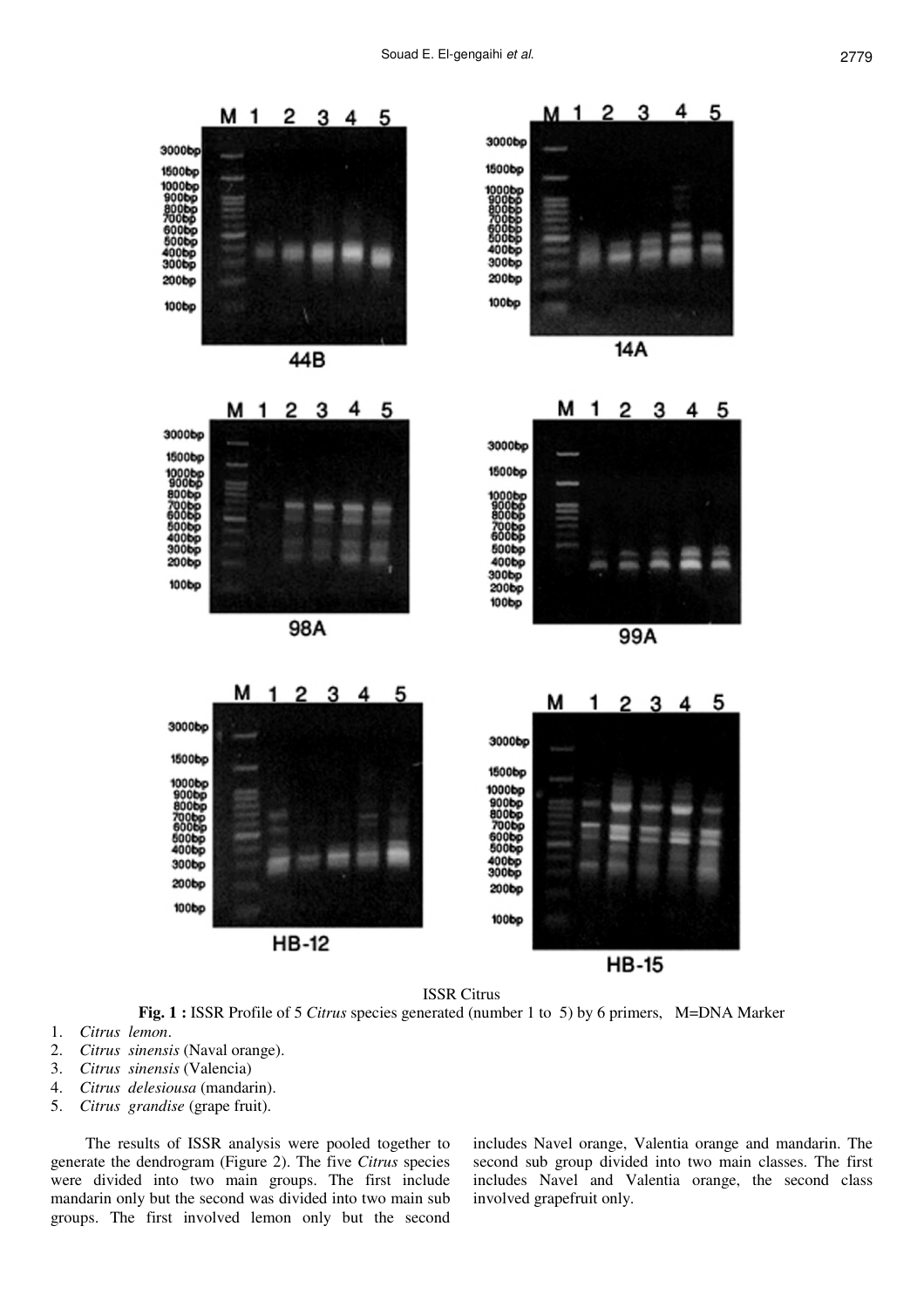

**Fig. 2 :** Dendrogram illustrating genetic distance between 5 citrus species based on ISSR data.

Similar results were obtained by many authors; Fang *et al.* (1998) study phylogenetic relationships among 46 *Citrus* L. accessions representing 35 species by ISSR. ISSR markers have successfully been used in *Citrus* to identify closely related varieties Fang and Roose (1997), to determine genetic diversity, characterization, assess phylogenetic relationships among the *Citrus* and related genera (Fang *et al.*, 1998; Gulsen and Roose, 2001a, 2001b; Shahsavar *et al.*, 2007; Marak and Laskar, 2010) and to fingerprint and group trifoliate accessions (Fang and Roose, 1997). De Pasquale *et al.* (2006) characterized 5 sour orange clones using ISSR markers by using 11 primers and reported clearly distinct patterns among the clones. The high grade of polymorphism was showed from AACNR 32 clone. It fits very well with the particular morpho-physiologic character shown by this plant and confirms its supposed natural hybrids. Uzun *et al.* (2010) distinguished 29 grapefruit (*Citrus paradisi* Macf.), 5 pummelo (*Citrus maxima* (Burm.) Merr.) and 1 *Citrus* hassaku Hort. ex Tanaka accessions by using ISSR markers.

#### **Conclusion**

The results obtained recorded the following conclusions: the cytotoxic activity investigation will be performed on the extracts obtained because a weak activity was obtained with the volatile oil. Maximum antimicrobial activities against some pathogenic bacteria and fungi were obtained by seven volatile oils from the ten oils tested and this will be further studied to attribute the effects obtained to the chemical compounds found in the oils. ISSR markers is an important tool which successfully identify the closely relationship between *Citrus* species and determine genetic diversity.

#### **Acknowledgement**

This investigation is a part of project NO. 11010318 funded by National Research Centre.

#### **Conflict of interest**

There no Conflict of interest

#### **References**

- Ahmed, S.; Rattanpal, H.S.; Kumari, P.; Singh, J (2017). Study of Genetic Variability in Citrus Fruit Crop by Molecular Markers - A Review. Int J Pure App Biosci., 5(1): 111-118.
- Adawy, S.S.; Hussein, E.A.; Saker, M.M.; El-Itriby, H.A. (2004). Intra and Inter varietal variation of upper Egypt date palm cultivars (Phoenix dactylifera L) As revealed

by RAPD and ISSR markers. Proceed Int Conf Genet Eng & Appl, Sharm El-Sheikh, South Sinai, Egypt., 65- 79.

- Anonymous (2015). Agriculture statistical bulletin. Data of cultivated crops area and production in different governorates. Agriculture statistical Bulletin.
- Azar, P.A.; Nekoei, M.; Larijani, K. and Ahraminasab, S. (2011). Chemical composition of the essential oils of *Citrus sinensis*cv. Valencia and a quantitative structure– retention relationship study for the prediction of retention indices by multiple linear regression. J Serbian Chem Soc., 76: 1627- 1637.
- Baratta, M.T.; Damien, H.J.D.; Dean, S.G.; Figueiredo, A.C.; Barroso, J.G. and Ruberto, G. (1998). Antimicrobial and antioxidant properties of some commercial essential oils. Flavor Fragr J., 13: 235- 244.
- Belletti, N.; Ndagijimana, M.; Sisto, C.; Guerzoni, M.E.; Lanciotti, R.; Gardini, F. (2004). Evaluation of the antimicrobial activity of citrus essences on *Saccharomyces cerevisiae*. J Agri Food Chem., 52: 6932 - 6938.
- Burt, S. (2004). Essential oils, their antibacterial properties and potential. Int. J. Food Microbiol., 94: 223- 253.
- Casquete, R.; Castro, S.M.; Villalobos, M.C.; Serradilla, M.J.; Queirós, R.P.; Saraiva, J.A. (2014). High pressure extraction of phenolic compounds from citrus peels. High Press Res., 34: 447- 451.
- De Pasquale, F.; Siragusa, M.; Abbate, L. Tusa, N. De Pasquale, C.; Alonzo, G. (2006). Characterization of five sour orange clones through molecular markers and leaf essential oils analysis. Sci. Hortic., 109: 54 -59.
- Diab, K.A.; Fahmy, M.A.; Hassan, Z.M.; Hassan, E.M.; Salama, A.B.; Omara, E.A. (2018). Genotoxicity of carbon tetrachloride and the protective role of essential oil of *Salvia officinalis* L. in mice using chromosomal aberration, micronuclei formation, and comet assay. Environmental Science and Pollution Research, 25:1621–1636.
- Dice, L.R. (2004). Measures of the amount of ecologic association between species. Ecology., 26: 297- 302 .
- Di-Pasqua, R.; Betts, G.; Hoskins, N.; Edwards, M.; Ercolini, D.; Mauriello, G. (2007). Membrane toxicity of antimicrobial compounds from essential oils. J Agric Food Chem., 55: 4863- 4870.
- Dutton, S. and Penn, C.W. (1989). Biological attributes of colony-type variants of *Candida albicans*. J Gen Microbiol., 135: 3363 -3372.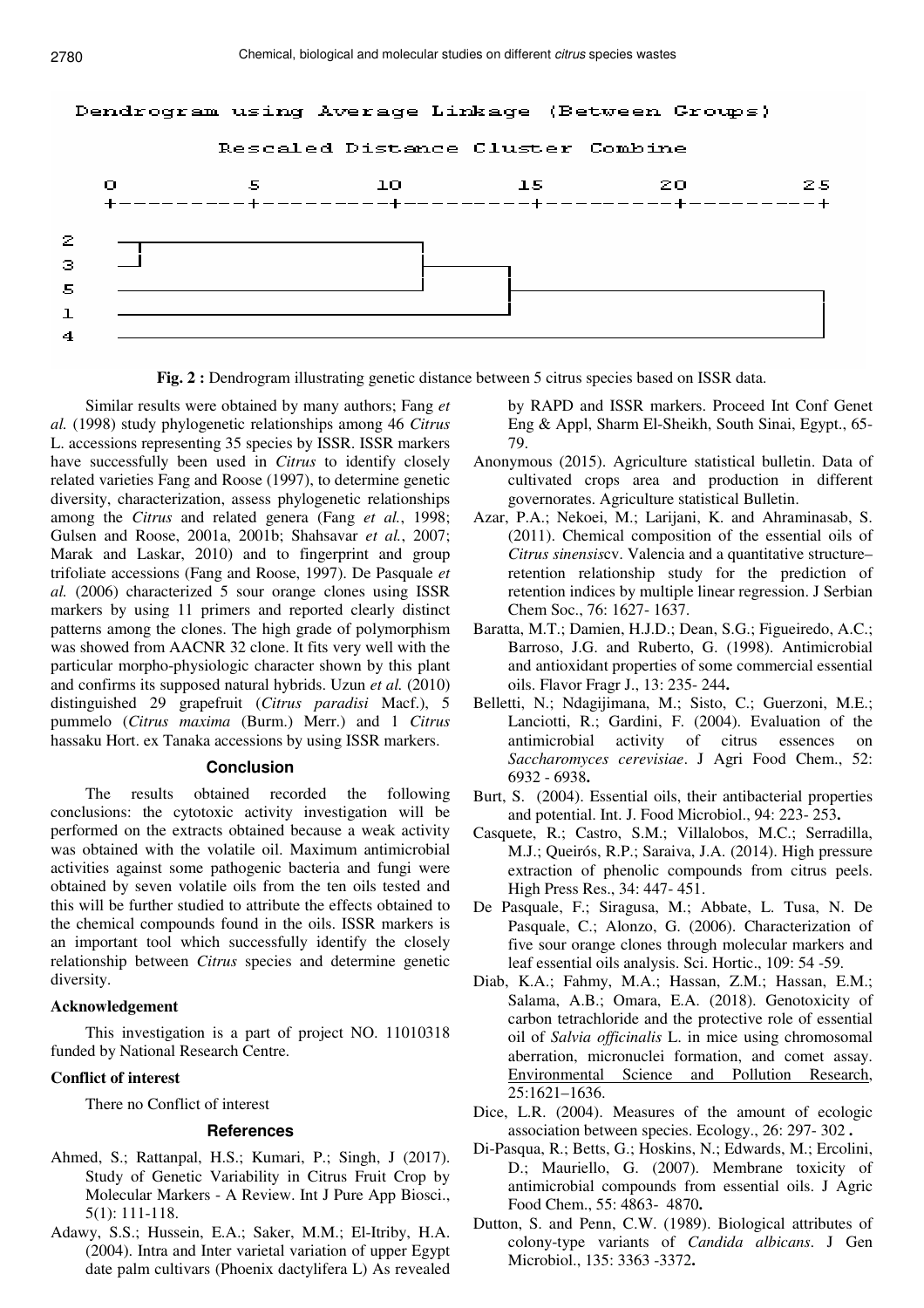- El-Menshawi, B.S.; Fayad, W.; Mahmoud, K; El-Hallouty, S.M.; El-Manawaty, M.; Olofsson, M.H.; Linder, S. (2010). Screening of natural products for therapeutic activity against solid tumors. Ind J Expt Biol., 48: 258- 264.
- Fang, D.Q.; Krueger, R.R. and Roose, M.L. (1998). Phylogenetic relationships among selected Citrus germplasm accessions revealed by inter-simple sequence repeat (ISSR) markers. J Am Soc Hortic., 123: 612- 617.
- Fang, D.Q. and Roose, M.L. (1997). Identification of closely related *Citrus cultivars* with inter-simple sequence repeats markers. Theor Appl Genet., 95: 408 -417.
- Gosal, S.S.; Wani, S.H. and Kang, M.S. (2010). Biotechnology and crop improvement. J Crop Improv., 24: 153- 217.
- Gulsen, O. and Roose, M.L. (2001a). Chloroplast and nuclear genome analysis of the parentage of lemons. J Am Soc Hortic Sci., 126: 210- 215.
- Gulsen, O. and Roose, M.L. (2001b). Lemons: diversity and relationships with selected Citrus genotypes as measured with nuclear genome markers. J Am Soc Hortic Sci., 126: 309- 317.
- Hassan, E.M.; Matloub, A.A., Aboutabl, M.E.; Ibrahim, N.A. and Mohamed S.M. (2016). Assessment of antiinflammatory, antinociceptive, immunomodulatory, and antioxidant activities of *Cajanus cajan* L. seeds cultivated in Egypt and its phytochemical composition. Pharmaceutical Biology, 54(8): 1380–1391.
- Hassan, R.A.; Hassan, E.M.; Ibrahim, N.A.; Nazif, N.M. (2015). Triterpenes and Cytotoxic Activity of *Acokanthera oblongifolia* Hochst. Growing in Egypt. Research Journal of Pharmaceutical, Biological and Chemical Sciences, 6(1): 1677-1686.
- Hassan, E.M.; Shahat, A.A.; Ibrahim, N.A.; Vlietinck, A.J.; Apers, S.; Pieters, L. (2008). A new monoterpene alkaloid and other constituents of *Plumeria acutifolia*. Planta Medica, 74: 1749-1750.
- Hussein, E.H.A.; Mohamed, A.A.; Attia, S.; Adawy, S.S. (2006). Molecular characterization and genetic relationships among cotton genotypes 1- RAPD, ISSR and SSR analysis. Arab J biotech., 9: 313-328.
- Jacob, R.; Hasegawa, S.; Manners, G. (2000). Biological activities of limonoids. Perishables Handling Quaternary., 102: 6-8.
- Jones, F.A. (1996). Herbs-useful plants. Their role in history and today. Euro J Gastroenterol Hepatol., 8: 1227-1231.
- Kanaze, F.; Termentzi, A.; Gabriell, C.H.; Niopas, I; Georgarakis, M.; Kokkalou, E. (2009). Biomed. Chromatography., 23: 239- 249.
- Lis-Balchin, M. and Deans, S.G. (1997). Bioactivity of selected plant essential oils against Listeria monocytogenes. J Appl Bacteriol., 82: 759- 762.
- Ma, Q.; Chen, J.C.; Liu, D.H. and Ye, X.Q. (2008). Effect of ultrasonic treatment on the total phenolic and antioxidant activity of extracts from citrus peel. J. Food Sci., 73: 115-120.
- Mabberley, D.J. (2008). In Mabberley's Plant-Book: A Portable Dictionary of Plants, their Classification and Uses. 3rd Ed: Cambridge University Press, Cambridge.
- Mathew, B.B.; Kjatawa, S. and Tiwari, A. (2012). Photochemical analysis of *Citrus Limonum* pulp and peel. International J. pharmacy and pharmaceutical sciences., 4: 369-371 .
- Marak, C.K. and Laskar, M.A. (2010). Analysis of phenetic relationship between Citrus indica Tanaka and a few commercially important Citrus species by ISSR markers. Sci Hortic., 124: 345-348.
- Mitscher, L.A.; Drake, S.; Gollapudi, S.R. and Okwute, S.K. (1987). A modern look at folkloric use of anti-infective agents. J Nat Prod., 50: 1025-1040.
- Miyake, Y.; Yamamato, K.; Morimastsa, Y. and Osawa, T. (1997). Isolation of C-glucosyflavone from lemon peel &antioxidated activity of flavonoid compounds in lemon fruit. J Agric Food chem., 45: 4619 -4623.
- Mosmann, T. (1983). Rapid colorimetric assays for cellular growth and survival: Application to proliferation and cytotoxicity assays. J Immunol Methods., 65: 55-63.
- Mossa, A.T.H.; Ibrahim, F.M.; Mohafrash, S.M.; Abou Baker, D.H. and El-Gengaihi, S. (2015). Protective effect of ethanolic extract of grape pomace against the adverse effects of cypermethrin on weanling female rats. Evidence-Based Complementary and Alternative Medicine., Article ID 381919.
- Murray, M.G. and Thompson, W.F. (1980). Rapid isolation of high molecular weight plant DNA. Nucleic Acids Res. 8: 4321-4325.
- Ngele, K.K.; Olugbue, V.U. and Okorie, U.V. (2014). Phytochemical constituents and antimicrobial effect of unripe epicarp of fruits *C. sinensis* against *E. coli* and *S. aureus.* Inter Jour Science and Nature., 5: 418- 422.
- Odeh, F.; Rahmo, A.; Alnori, A.S. and Chaty, M.E. (2012). The cytotoxic effect of essential oils Citrus aurantium peels on human colorectal carcinoma cell line (LIM1863). Journal of microbiology, biotechnology and food sciences, 1(6): 1476-1487
- Oikeh, I.E.; Ehimwenma, O.S.; Faith, O.E. and Oriakhi, K. (2016). Phytochemical, antimicrobial, and antioxidant activities of different citrus juice concentrates. Food Science&Nutrition., 4: 103 -109.
- Poczai, P.; Varga, I.; Laos, M.; Cseh, A.; Neil, B.; Valkonen, J.P.T. and Hyvonen, J. (2013). Advances in Plant Gene-Targeted and Functional Markers: A Review, Plant Methods., 9: 6.
- Rajaswari, A. (2015). Evaluation of phytochemical constituents, Quantitative analysis and Antimicrobial efficacy of potential herbs against selected microbes. Asian J Pharm Clin Res., 8: 232- 237.
- Reynolds, J.E.F. (1996). Martindale The Extra<br>Pharmacopoeia. 31<sup>st</sup> edition. London. Royal Pharmacopoeia.  $31<sup>st</sup>$  edition. London. Royal Pharmaceutical Society of Great Britain.
- Russell, R. and Perez-Cacho, P.R. (2007). Flavors and Fragrances Chemistry, Bioprocessing and Sustainability. springer, 117- 134.
- Senevirathne, M.; Teon, Y.J.; Ha, J.H.; Kim, S.H. (2009). The role of essential fatty acids in human health. J Food En., 92: 157-163.
- Shahsavar, A.R.; Izadpanah, K.; Tafazoli, E.; Tabatabaei, S.B. (2007). Characterization of Citrus germplasm including unknown variants by inter simple sequence repeat (ISSR) markers. Sci Hortic., 112: 310- 314.
- Sharma, K.; Mahato, N.; Cho, M.H. and Lee, Y.R. (2017). Converting citrus wastes into value-added products: Economic and environmentally friendly approaches. Nutrition., 34: 29 46.
- Thabrew, M.I.; Hughes, R.D. and McFarlane, I.G. (1997). Screening of hepatoprotective plant components using a